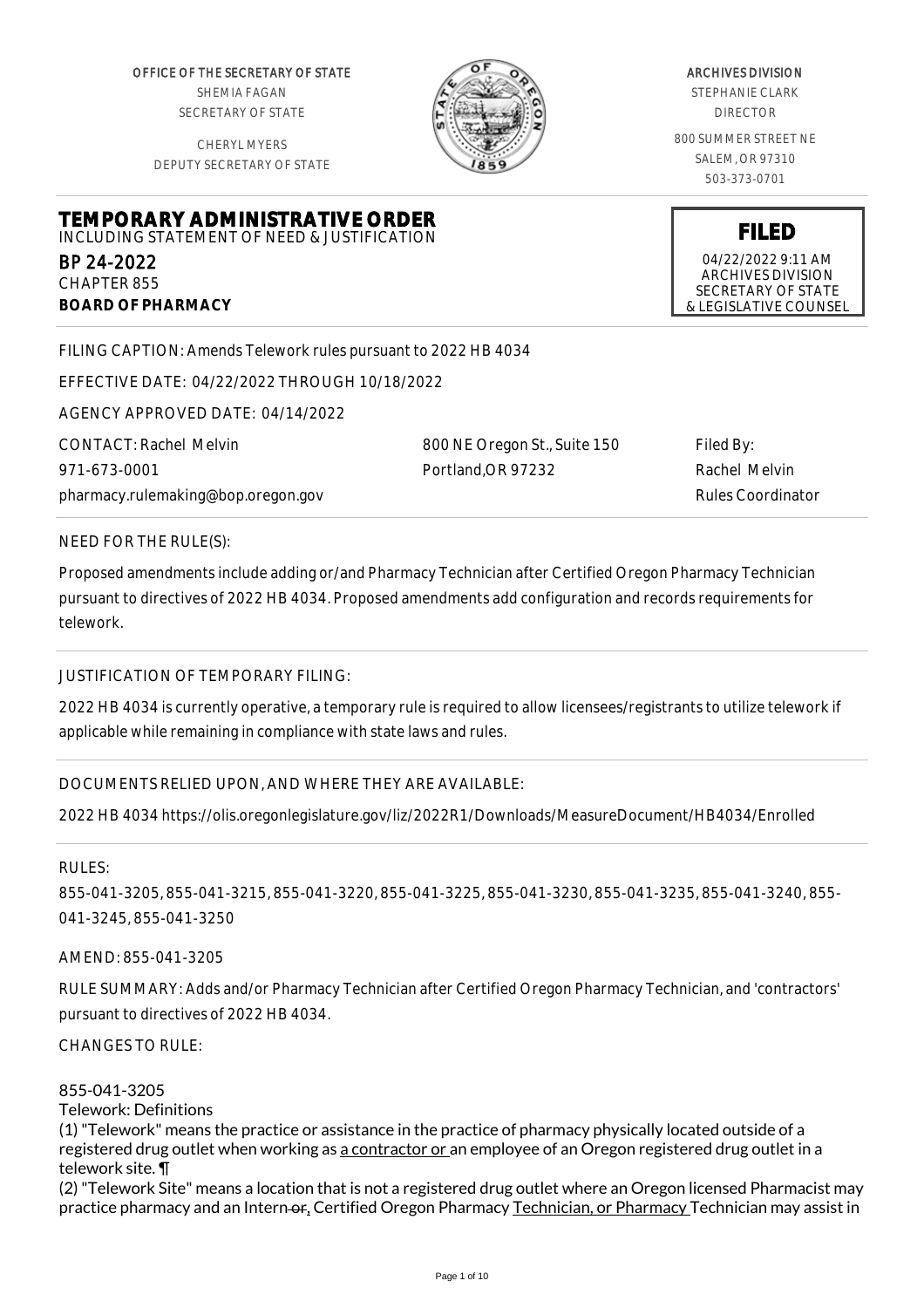the practice of pharmacy as <u>contractors or </u>employees of an Oregon registered drug outlet. Statutory/Other Authority: ORS 689.135, ORS 689.151, ORS 689.205, 2022 HB 4034 Statutes/Other Implemented: ORS 689.155, 2022 HB 4034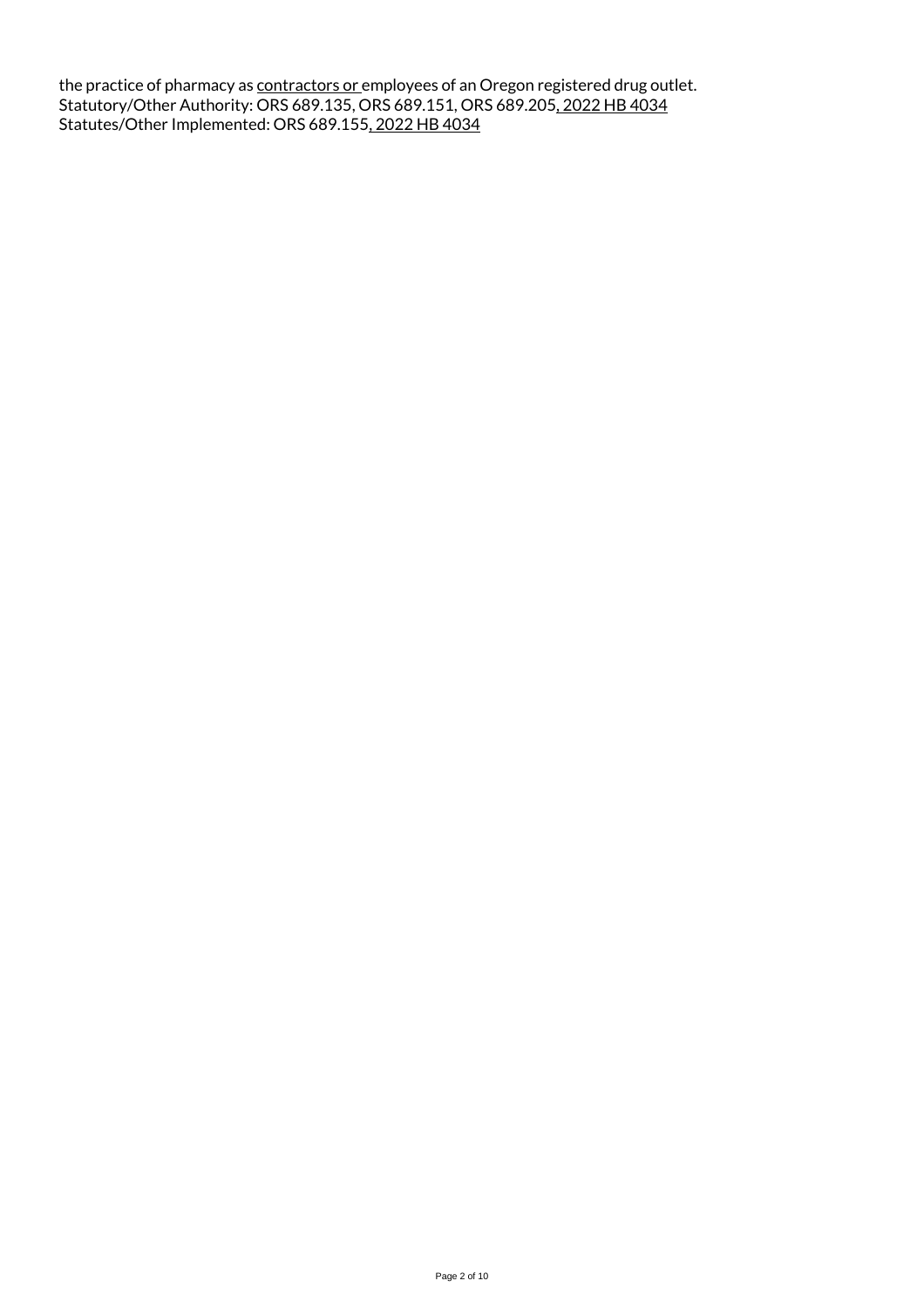RULE SUMMARY: Adds and/or 'Pharmacy Technician' after Certified Oregon Pharmacy Technician pursuant to directives of 2022 HB 4034.

CHANGES TO RULE:

# 855-041-3215

Telework: General Requirements

(1) Each Oregon registered Drug Outlet Pharmacy and Pharmacist-in-charge of a Drug Outlet Pharmacy must ensure that Interns and, Certified Oregon Pharmacy Technicians, and Pharmacy Technicians working from a Telework Site work under the supervision, direction and control of an Oregon licensed Pharmacist.¶ (2) A Pharmacist that engages in the practice of pharmacy and an Intern-or, Certified Oregon Pharmacy Technician or Pharmacy Technician that assists in the practice of pharmacy from a Telework Site for any person or

facility located in Oregon must:¶

(a) Be licensed by the board; and ¶

(b) Comply with all applicable federal and state laws and rules.¶

(3) Drugs and devices may not be at a Telework Site.¶

(4) The Oregon registered Drug Outlet Pharmacy and the Pharmacist-in-charge of a Drug Outlet Pharmacy must:¶

(a) Have a written agreement that includes all conditions, duties and policies governing the licensee engaged in telework activities; ¶

(b) Maintain a continuously updated list of all licensees engaged in telework and the Telework Sites to include:¶

(A) Address, and phone number where telework is performed for each Telework Site;¶

(B) Functions being performed by licensees engaged in telework; and ¶

(C) The Oregon licensed Pharmacist providing supervision, direction and control for each non-pharmacist licensee;¶

(c) Develop, implement and enforce a continuous quality improvement program for services provided from a Telework Site designed to objectively and systematically:¶

(A) Monitor, evaluate, document the quality and appropriateness of patient care; ¶

(B) Improve patient care; and¶

(C) Identify, resolve and establish the root cause of dispensing and DUR errors and prevent their reoccurrence;¶ (d) Develop, implement and enforce a procedure for identifying the Oregon licensed Pharmacist, Intern-and,

Certified Oregon Pharmacy Technician, and Pharmacy Technician responsible for each telework function;¶ (e) Develop, implement and enforce a process for a virtual inspection of the Telework Site by an Oregon licensed Pharmacist at least once every 6 months or more frequently as deemed necessary by the Oregon licensed

Pharmacist. The inspection must be documented and records retained; and¶

(f) Utilize an Oregon licensed Pharmacist and real-time audio communication to provide counseling or accept the refusal of counseling from the patient or the patient's agent for each prescription being dispensed when counseling is required under OAR 855-019-0230 or when requested and document the interaction.

Statutory/Other Authority: ORS 689.135, ORS 689.151, ORS 689.205, 2022 HB 4034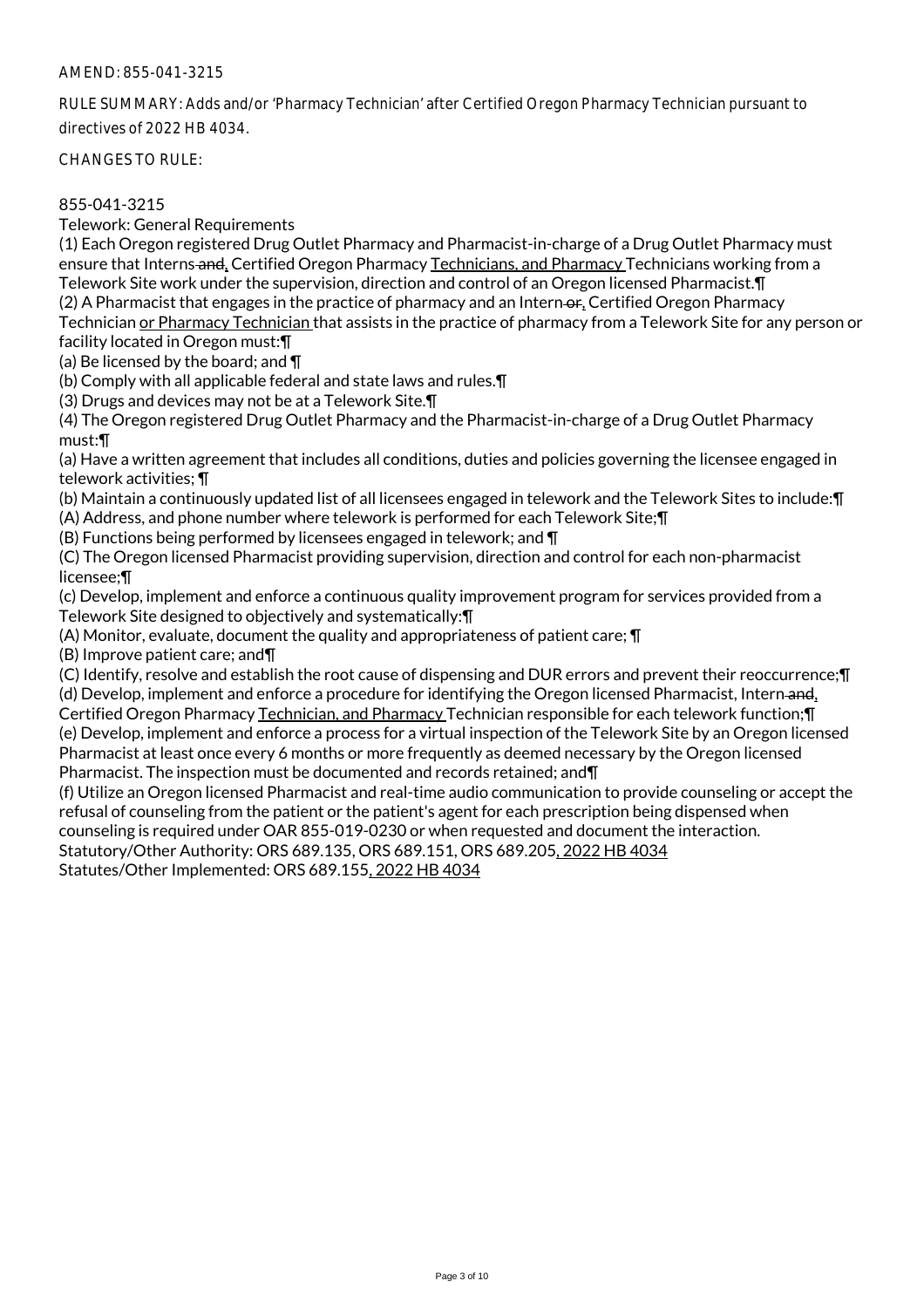RULE SUMMARY: Adds and/or Pharmacy Technician after Certified Oregon Pharmacy Technician pursuant to directives of 2022 HB 4034.

CHANGES TO RULE:

### 855-041-3220

Telework: Supervision Requirements

The Oregon registered Drug Outlet Pharmacy, Pharmacist-in-charge of the Drug Outlet and the supervising Oregon licensed Pharmacist from the Drug Outlet must:¶

(1) Utilize an audiovisual communication system and have appropriate technology or interface to allow access to information required to complete assigned duties;¶

(2) Ensure telephone audio is recorded, reviewed and stored for all patient interactions completed by Certified Oregon Pharmacy Technicians, Pharmacy Technicians, and Interns;¶

(3) Ensure an Oregon licensed Pharmacist is supervising, directing and controlling each Intern and, Certified Oregon Pharmacy Technician, and Pharmacy Technician and that the audiovisual communication system is fully operational;¶

(4) Ensure that an Oregon licensed Pharmacist using reasonable professional judgment, determines the frequency of "check-ins" for each licensee being supervised via the audiovisual communication system with a minimum of at least once per work shift to ensure patient safety, compliance with federal and state laws, and documents the interaction;¶

(5) Be readily available to answer questions and fully responsible for the practice and accuracy of the licensee; and¶

(6) Ensure the Intern-or, Certified Oregon Pharmacy Technician, or Pharmacy Technician knows the identity of the Oregon licensed Pharmacist who is providing supervision, direction and control at all times.¶

(7) The Oregon licensed Pharmacist who is supervising an Intern-or, Certified Oregon Pharmacy Technician, or Pharmacy Technician at a Telework Site must:¶

(a) Using reasonable professional judgment, determine the percentage of patient interactions for each licensee that must be reviewed to ensure public health and safety with a minimum of 5% of patient interactions observed or reviewed;¶

(b) Review patient interactions within 48 hours of the patient interaction to ensure that each licensee is acting within the authority permitted under their license and patients are connected with a pharmacist upon request;¶

(c) Document the following within 24 hours of the review in (b):¶

(A) Number of each licensee's patient interactions;¶

(B) Number of each licensee's patient interactions  $p$ Pharmacist is reviewing;  $\P$ 

(C) Date and time of licensee patient interaction  $p$ Pharmacist is reviewing;  $\P$ 

(D) Date and time of  $p$ Pharmacist review of licensee's patient interaction; and  $\P$ 

(E) Pharmacist notes of each interaction reviewed; and¶

(d) Report any violation of OAR 855 to the Oregon registered Drug Outlet Pharmacy within 24 hours of discovery and to the board within 10 days. ¶

(8) The Oregon registered Drug Outlet Pharmacy must comply with the pPharmacist's determination in (7)(a), employ adequate staff to allow for completion of the review within 48 hours, and retain records.

Statutory/Other Authority: ORS 689.135, ORS 689.151, ORS 689.205, 2022 HB 4034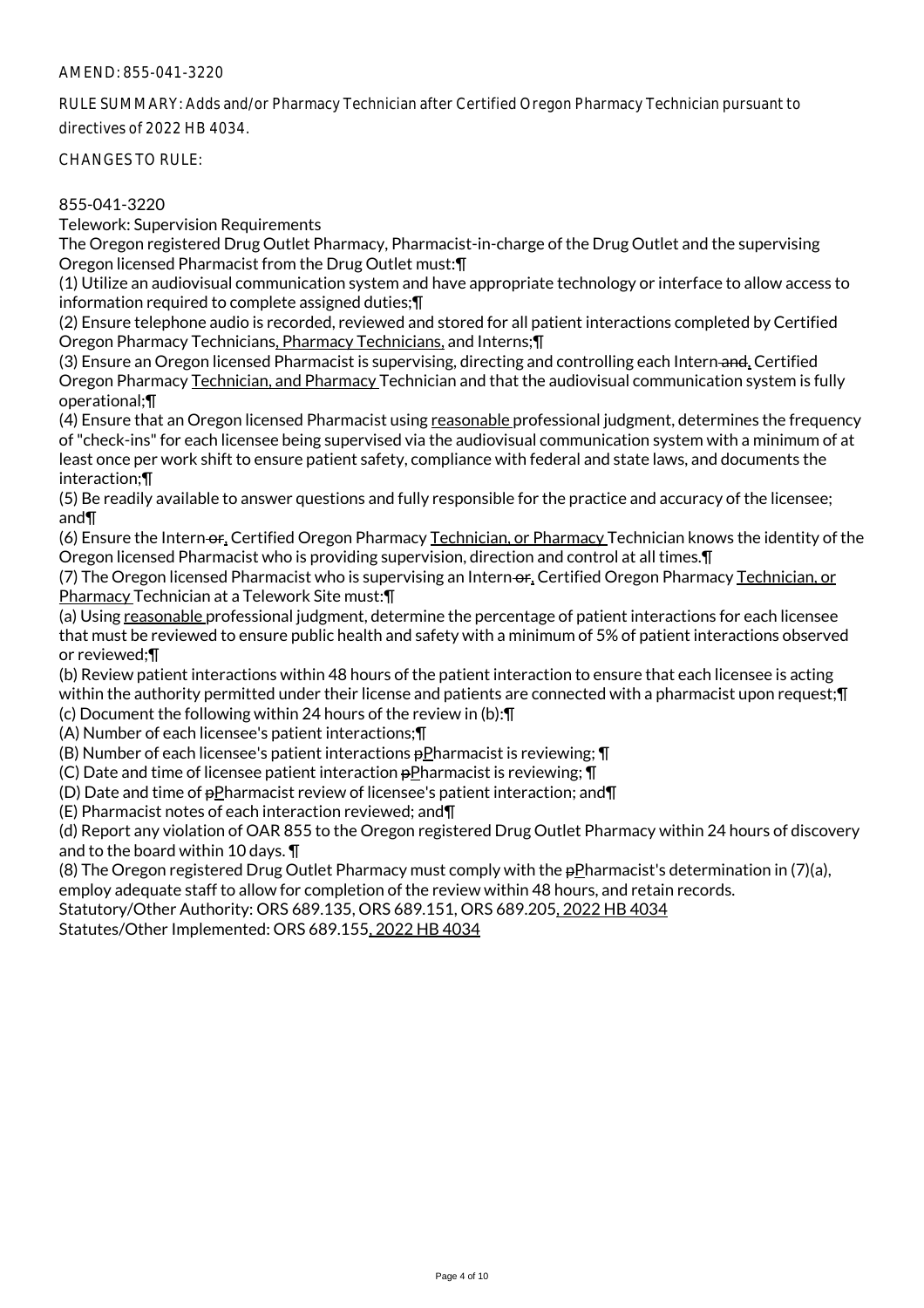RULE SUMMARY: Adds 'or Pharmacy Technician' after 'Certified Oregon Pharmacy Technician' pursuant to directives of 2022 HB 4034.

CHANGES TO RULE:

855-041-3225

Telework: Confidentiality

The Oregon registered Drug Outlet Pharmacy, Pharmacist-in-charge of the Drug Outlet Pharmacy, and the Pharmacist, Intern and, Certified Oregon Pharmacy Technician, and Pharmacy Technician from the Drug Outlet Pharmacy must:¶

(1) Ensure patient and prescription information is managed in compliance with OAR 855-019, OAR 855-025, OAR 855-031, and OAR 855-041.¶

(2) Ensure the security and confidentiality of patient information and pharmacy records.¶

(3) Document and report any confirmed breach in the security of the system or breach of confidentiality. Report of the breach must be reported in writing to the board within ten days of discovery of the event.

Statutory/Other Authority: ORS 689.135, ORS 689.151, ORS 689.205, 2022 HB 4034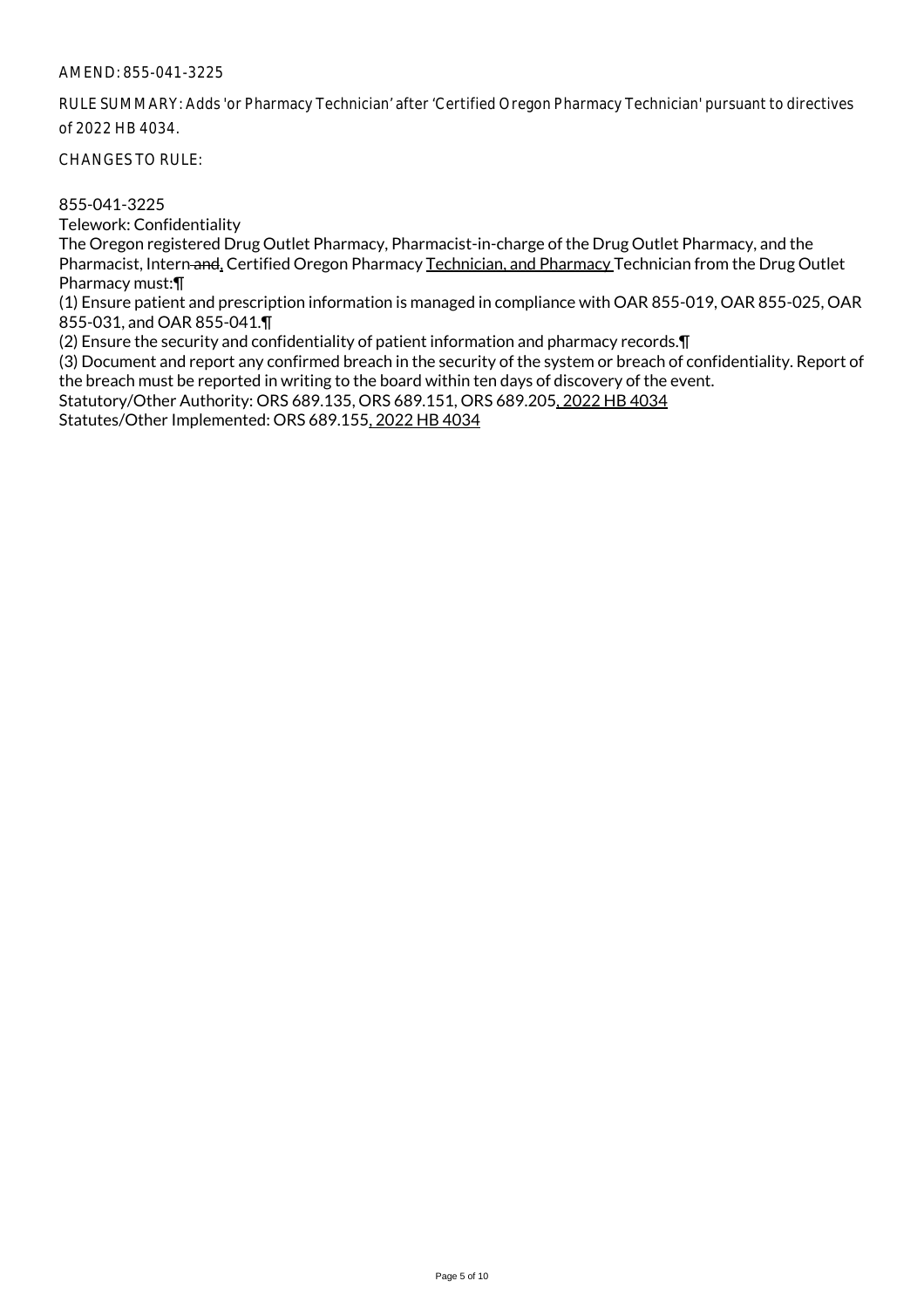RULE SUMMARY: Adds and/or Pharmacy Technician after Certified Oregon Pharmacy Technician, adds configuration and records requirements for telework to prevent patient and pharmacy records from being duplicated or downloaded when a pharmacy database is accessed remotely. Revisions are necessary pursuant to directives of 2022 HB 4034.

CHANGES TO RULE:

855-041-3230

Telework: Technology

The Oregon registered Drug Outlet Pharmacy, Pharmacist-in-charge of the Drug Outlet and the Pharmacist from the Drug Outlet must: ¶

(1) Test the audiovisual communication system and document that it operates properly before engaging in telework.¶

(2) Develop, implement and enforce a plan for responding to and recovering from an interruption of service which prevents an Oregon licensed Pharmacist from supervising, directing and controlling the Intern and, Certified Oregon Pharmacy Technician, and Pharmacy Technician at the Telework Site.¶

(3) Ensure access to: ¶

(a) Appropriate and current pharmaceutical references based on the services offered; and ¶

(b) Appropriate and current Oregon Revised Statutes, Oregon Administrative Rules, United States Code, Code of Federal Regulations, standards adopted by reference (e.g. USP) based on services offered by the outlet and a minimum of three years of the Board of Pharmacy quarterly newsletters.¶

(4) Train the Oregon licensed Pharmacists, Interns-and, Certified Oregon Pharmacy Technicians, and Pharmacy Technicians in the operation of the audiovisual communication system. ¶

(5) For verification of prescriptions, use still image capture or store and forward with a camera that is of sufficient quality and resolution so that the Oregon licensed Pharmacist from the Oregon registered Drug Outlet Pharmacy can visually identify each:¶

(a) Source container including manufacturer, name, strength, lot, and expiration;¶

(b) Dispensed product including the imprint and physical characteristics; ¶

(c) Completed prescription container including the label; and ¶

(d) Ancillary document provided to patient at the time of dispensing.

Statutory/Other Authority: ORS 689.135, ORS 689.151, ORS 689.205, 2022 HB 4034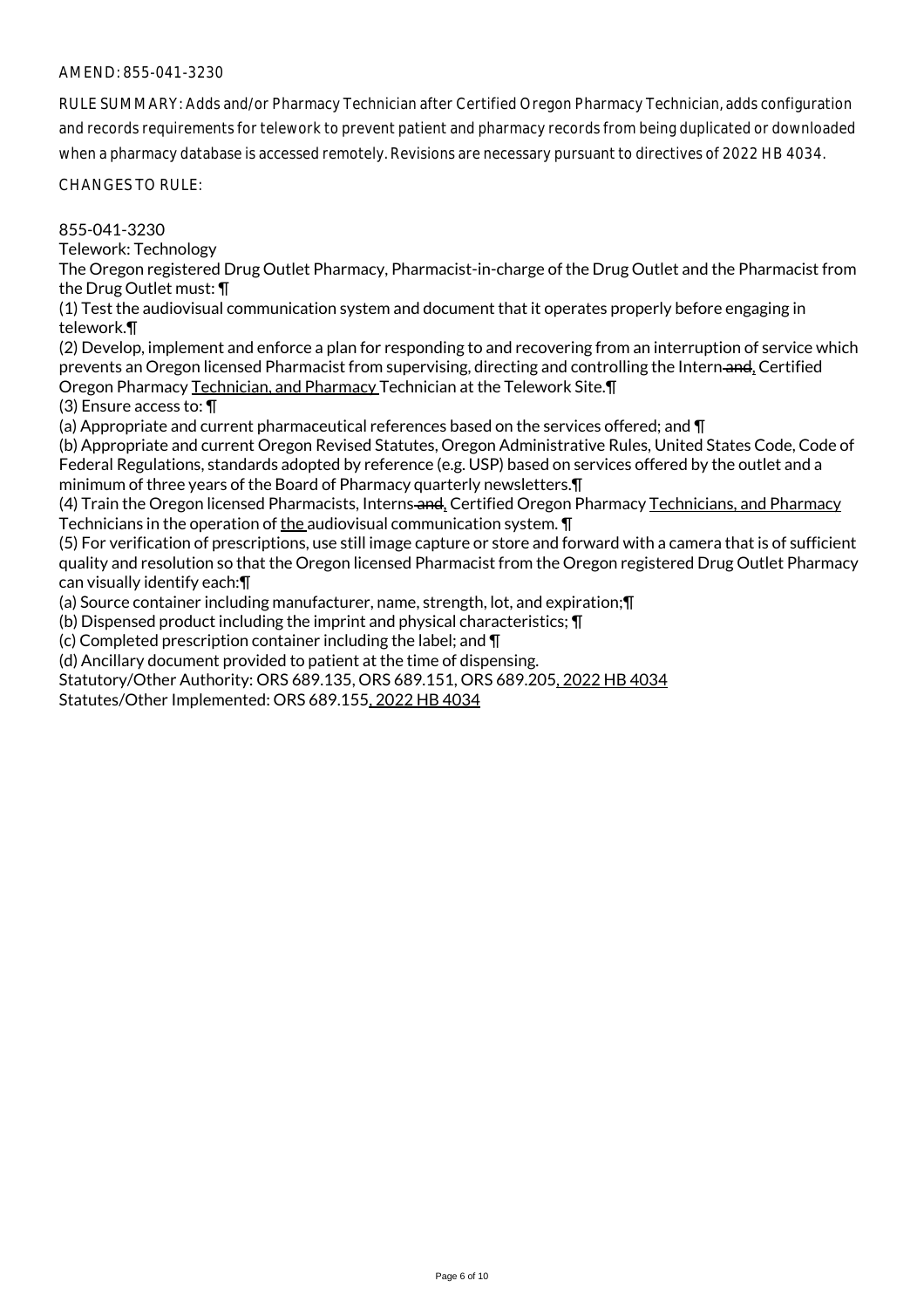RULE SUMMARY: Amends (2) by removing 'Pharmacy Technician' and adds 'for any pharmacy related services' and adds 'or Pharmacy Technician' to (3) after Certified Oregon Pharmacy Technician pursuant to directives of 2022 HB 4034.

CHANGES TO RULE:

### 855-041-3235

Telework: Personnel

(1) The Oregon licensed Pharmacist-in-charge of the Drug Outlet Pharmacy is responsible for all operations at the Drug Outlet Pharmacy including responsibility for the audiovisual communication system and enforcing policies and procedures.¶

(2) A Drug Outlet Pharmacy may not utilize Pharmacy Technicians, or unlicensed personnel at Telework Sites. TH (3) An Intern or Certified Oregon Pharmacy Technician working at a Telework Site is required to have at least one year experience performing similar services for an Oregon registered Drug Outlet Pharmacy during the three years preceding the date the Intern or Certified Oregon Pharmacy Technician begins teleworking. for any pharmacy related services. ¶

(43) The Oregon licensed Pharmacist from the Drug Outlet Pharmacy who is supervising a licensee at a Telework Site must determine and document how many licensed individuals the pharmacist is capable of supervising, directing and controlling based on the services being provided. ¶

(5) When supervising anPrior to working at a Telework Site, the Intern or, Certified Oregon Pharmacy Technician working at a Telework Site, the Oregon licensed Pharmacist may supervise no more than four licensees among all locations, including the Drug Outlet Pharmacy.¶

(6) The Drug Outlet Pharmacy is required to comply with the pharmacist's determination in (4) and retain records.¶

(7) Prior to working at a Telework Site, the Intern or Certified Oregon, or Pharmacy Technician and the Oregon licensed Pharmacist supervising the Telework Site must have completed a training program on the use of all equipment necessary for secure operation of the Telework Site.

Statutory/Other Authority: ORS 689.135, ORS 689.151, ORS 689.205

Statutes/Other Implemented: ORS 689.155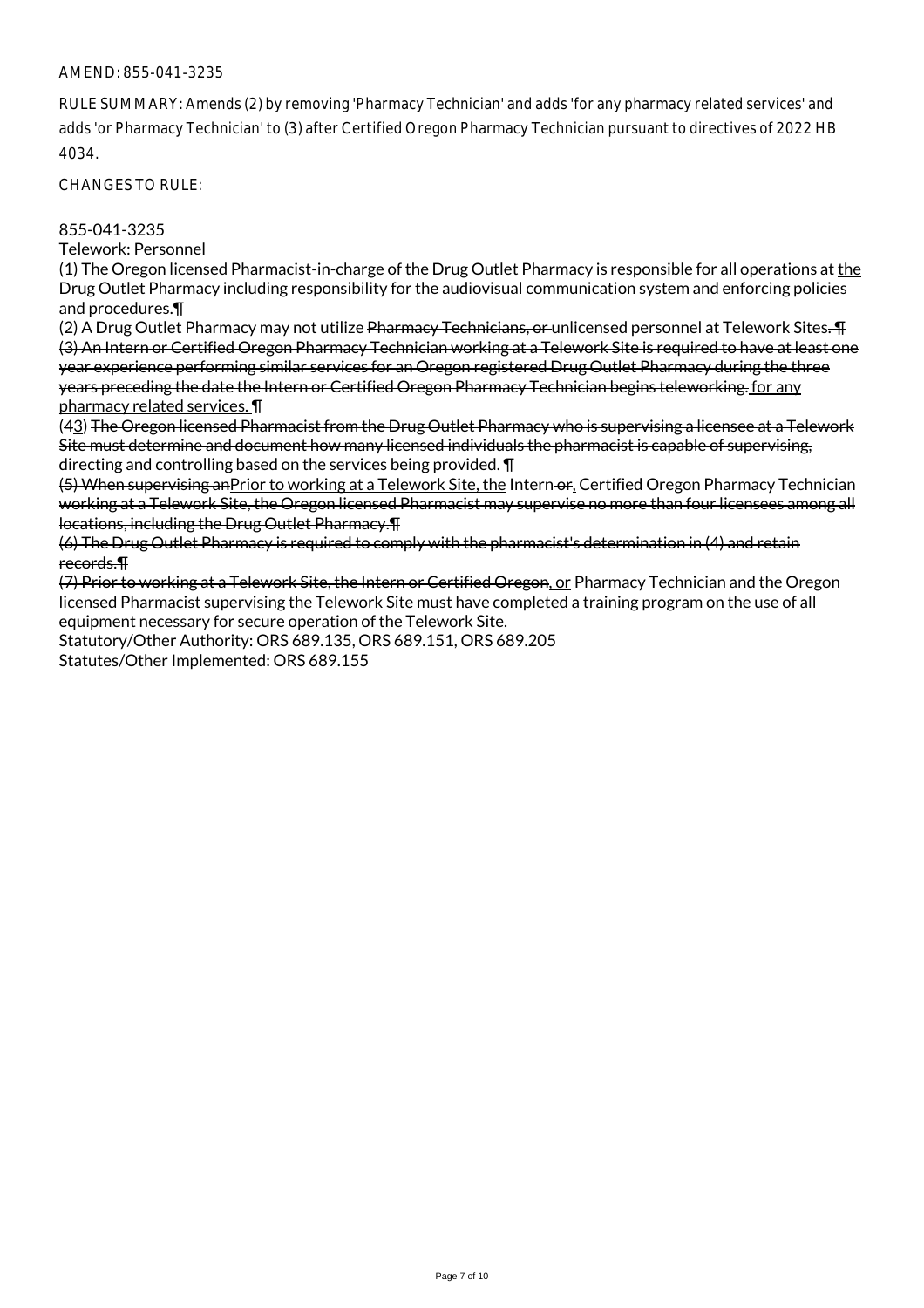RULE SUMMARY: Adds and/or Pharmacy Technician after Certified Oregon Pharmacy Technician, adds configuration and records requirements for telework to prevent patient and pharmacy records from being duplicated or downloaded when a pharmacy database is accessed remotely. Revisions are necessary pursuant to directives of 2022 HB 4034.

CHANGES TO RULE:

#### 855-041-3240

Telework: Environment and Security

(1) Telework Sites must be located in a designated area where:¶

(a) All equipment is stored; ¶

(b) All work is performed; and¶

(c2) Confidentiality is maintained such that patient information cannot be viewed or overheard by anyone other than the Pharmacist, Intern-or, Certified Oregon Pharmacy Technician, or Pharmacy Technician. [1]

(23) The Pharmacist-in-charge of the Drug Outlet Pharmacy and each Oregon licensed Pharmacist supervising a Telework Site is responsible for ensuring the Telework Site has a designated work area that is secure and has been approved and documented by an Oregon licensed Pharmacist prior to utilization. ¶

(34) All computer equipment used at the Telework Site must:¶

(a) Establish and maintain a secure connection to the pharmacy and patient information;¶

(b) Utilize equipment that prevents unauthorized access to the pharmacy and patient information; and¶

(c) Be configured so that the pharmacy and patient information is not accessible when:¶

(A) There is no Oregon licensed Pharmacist actively supervising the Intern-or, Certified Oregon Pharmacy Technician, or Pharmacy Technician who is assisting in the practice of pharmacy from a Telework Site; or¶ (B) There is no Pharmacist, Intern-or, Certified Oregon Pharmacy Technician, or Pharmacy Technician present at the Telework Site; or¶

(C) Any component of the audiovisual communication system is not functioning; and¶

(d) Be configured so information from any patient or pharmacy records are not duplicated, downloaded or removed from the electronic database when an electronic database is accessed remotely; and¶ (e) Comply with all security and confidentiality requirements.¶

(45) A record must be maintained with the date, time and identification of the licensee accessing patient or pharmacy records from a Telework Site.¶

(56) Interns and, Certified Oregon Pharmacy Technicians, and Pharmacy Technicians may only work from a Telework Site when authorized in real-time by an Oregon licensed Pharmacist who is supervising the licensee at the Telework Site.¶

(67) All records must be stored in a secure manner that prevents access by unauthorized persons. Statutory/Other Authority: ORS 689.135, ORS 689.151, ORS 689.205, 2022 HB 4034 Statutes/Other Implemented: ORS 689.155, 2022 HB 4034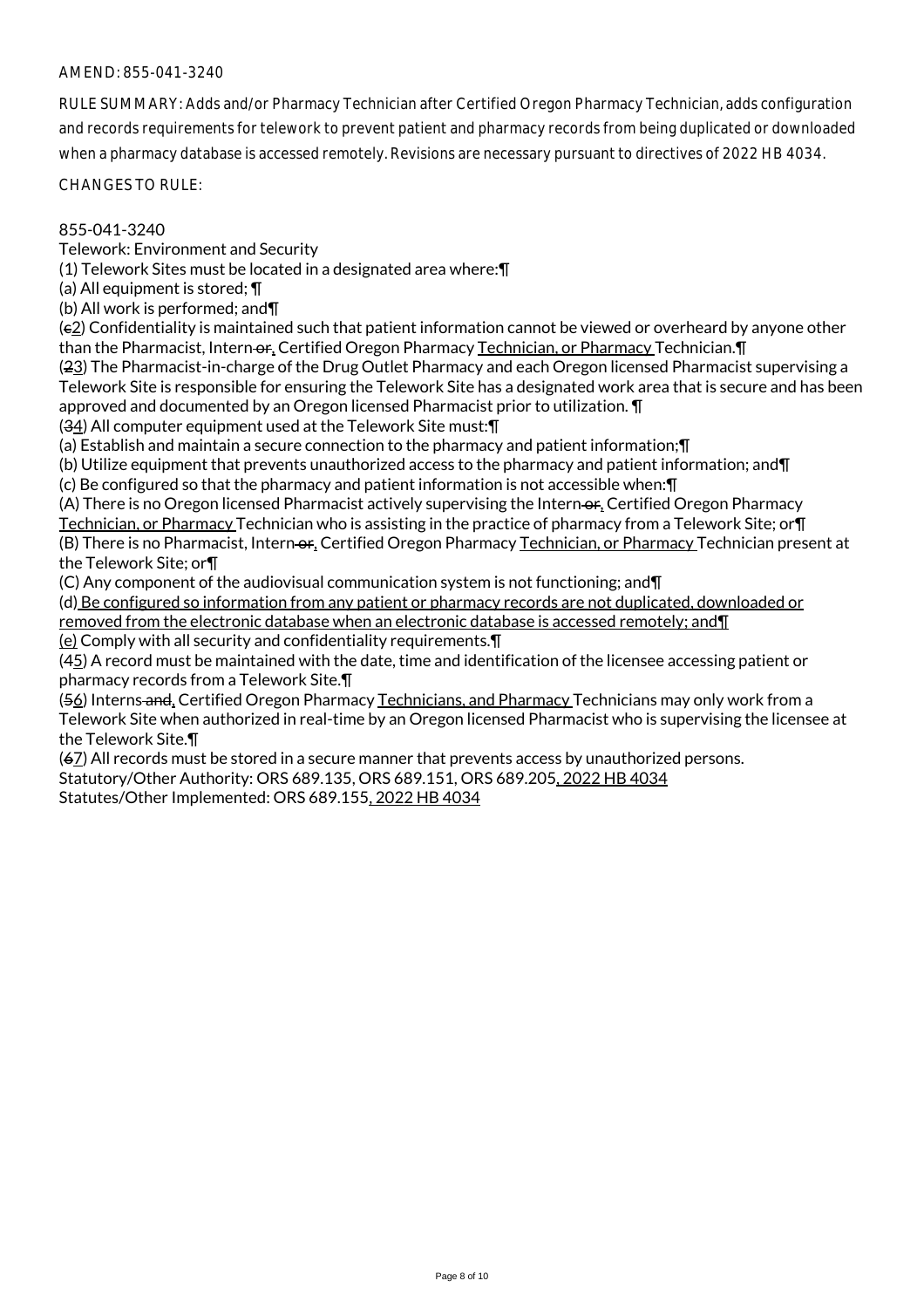RULE SUMMARY: Adds 'and Pharmacy Technicians' after Certified Oregon Pharmacy Technicians in (2)(d) pursuant to directives of 2022 HB 4034.

CHANGES TO RULE:

### 855-041-3245

Telework: Policies and Procedures

(1) If a Drug Outlet Pharmacy utilizes licensees at Telework Sites the Drug Outlet Pharmacy and the Oregon licensed Pharmacist-in-charge is accountable for establishing, maintaining, and enforcing written policies and procedures for the licensees working from a Telework Site. The written policies and procedures must be maintained at the Drug Outlet Pharmacy and must be available to the board upon request. ¶

(2) The written policies and procedures must include at a minimum the services, responsibilities and accountabilities of the licensee engaging in telework including;¶

(a) Security;¶

(b) Operation, testing and maintenance of the audiovisual communication;¶

(c) Detailed description of work performed;¶

(d) Oregon licensed Pharmacist supervision, direction and control of Interns-and, Certified Oregon Pharmacy Technicians, and Pharmacy Technicians;¶

(e) Recordkeeping;¶

(f) Patient confidentiality;¶

(g) Continuous quality improvement;¶

(h) Plan for discontinuing and recovering services if the audiovisual communication system is disrupted;¶ (i) Confirmation of dedicated, secure Telework Sites;¶

(j) Documenting the identity, function, location, date and time of the licensees engaging in telework;¶

(k) Written agreement with licensees engaging in telework outlining specific functions performed, conditions and policies governing the operation of the Telework Site; and¶

(l) Equipment.

Statutory/Other Authority: ORS 689.135, ORS 689.151, ORS 689.205, 2022 HB 4034 Statutes/Other Implemented: ORS 689.155, 2022 HB 4034